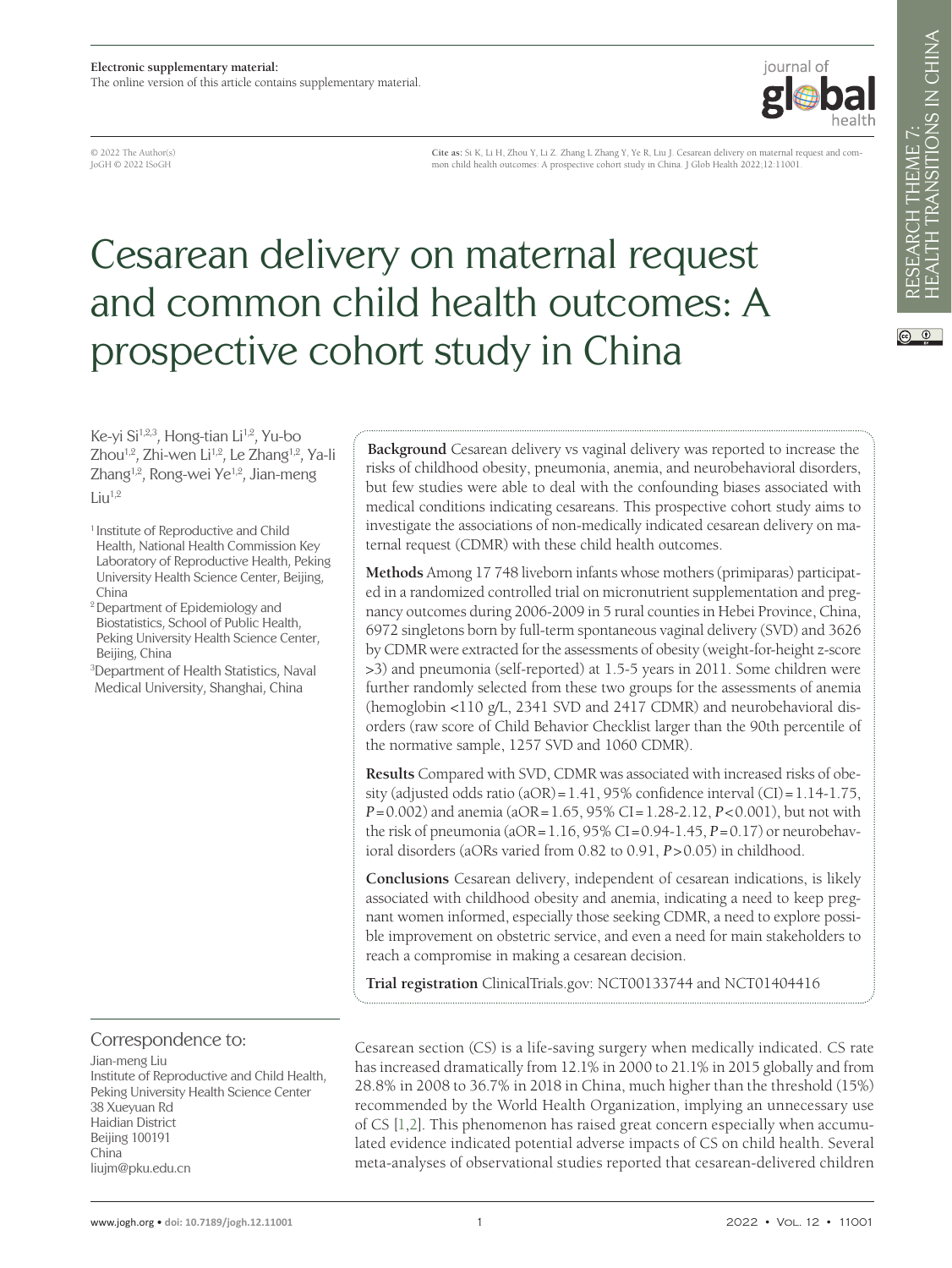had higher risks of developing asthma, obesity, and type 1 diabetes than their vaginal counterparts [[3,](#page-8-2)[4\]](#page-8-3). In addition, some individual observational studies have linked CS with pneumonia, anemia, and neurobehavioral disorders in childhood [[5](#page-8-4)[-7\]](#page-8-5). However, it was difficult to distinguish whether the association reflected intrinsic impacts of CS or was confounded by related indications, because the medical indications (eg, macrosomia) that lead to CS may also lead to poor child health [[8\]](#page-8-6). Comparisons between cesarean delivery on maternal request (CDMR) and vaginal delivery (VD) might be optimal for addressing this problem.

CDMR was defined as a full-term singleton cesarean delivery (CD) in the absence of any medical indications [\[9\]](#page-8-7). Women request CS mainly owing to fear of labor pain, fear of poor-quality care during VD, fear of bad quality of life after VD, perceived safety of CS, self-determined timing of birth, etc. [\[10\]](#page-8-8). Maternal overweight/obesity is another reason for CDMR [\[11](#page-8-9)]. Meanwhile, the health professionals and hospitals may prefer to agree with women's request due to fear of medical litigation, financial incentives, inadequate skills for performing an assisted VD, etc. [\[10](#page-8-8)]. What's more, in China, although the total cost of CS is higher than that of VD, the reimbursements offered by the government narrow the cost gap, which may further lower the barriers to request a CS [\[12](#page-8-10)]. CDMRs were estimated to account for 0.9% to 56% of all CDs across different countries, among which China had the highest proportion [\[13](#page-8-11)]. The increased use of CDMR over time was proposed as an important driver of the total increase in primary cesarean rate [\[14](#page-8-12)].

Compared with overall/elective CD mixed with various indications, the traditional subjects used to investigate the association of CS with child health, the health status of pregnant women and their fetuses in CDMR is more comparable to that in VD, both unaffected by indications, such as serious pregnancy complications and macrosomia. Thus, the impacts of CDMR on child health can be attributed to CS per se and/ or factors accompanying CS. However, few studies have been able to identify CDMR in the current medical coding classification systems. To fill this gap, we conducted a large-scale prospective cohort study in China to investigate the associations of CDMR with multiple adverse child health outcomes that were previously suggested, including obesity, pneumonia, anemia, and some neurobehavioral disorders. The study is highly merited in a public health perspective, not only because these childhood conditions are common and their impacts on health are long-lasting, but also because CDMR is very likely avoidable [\[13](#page-8-11)[,15](#page-8-13)].

# METHODS

# Data and population

This prospective cohort study was conducted based on a randomized controlled trial implemented in 5 rural counties in Hebei Province, China. In the original trial, a total of 18 775 primiparas with hemoglobin >100 g/L prior to their 20th gestational week were recruited from May 2006 to April 2009, and randomly assigned to supplement folic acid, iron-folic acid, or multiple micronutrients from early pregnancy to delivery. Study details have been described elsewhere [\[16\]](#page-8-14). In 2011, among all live-born infants (N=17 748) in the trial, 8258 singletons born by full-term spontaneous VD (SVD) and 4195 by CDMR were extracted and followed up for a physical examination at 1.5-5 years. Limited by the resource, 5000 children who still lived in the original counties were randomly selected from these two groups of children for the assessments of anemia, and 2700 for the Child Behavior Checklist (CBCL) test (Text S1 in the **Online [Supplementary](#page-7-0) [Document](#page-7-0)**). Both the original trial and the follow-up study were approved by the Peking University Health Science Center Institutional Review Board with identifiers of NCT00133744 and NCT01404416 on Clinicaltrials.gov, respectively. All participants provided written informed consent.

# Exposures, outcomes, and covariates

Delivery mode, the exposure of interest, was defined based on information about delivery mode, cesarean indications, gestational age, and membrane status in the medical records. The original delivery modes were categorized as SVD, assisted VD (assisted breech, breech extraction, vacuum extraction, or forceps), elective CD (before the onset of labor), emergency CD (after the onset of labor), or others. For CD, indications were delineated as maternal complications, cephalopelvic disproportion, macrosomia, breech presentation, transverse lie, fetal distress, placenta previa, maternal request, or other factors. To implement the current study, SVD and CDMR (full-term elective CD indicated by maternal request without premature rupture of membranes) were selected from the available population [\[9\]](#page-8-7). To enhance the comparability of SVD with CDMR, participants in the SVD group were also restricted to full-term births.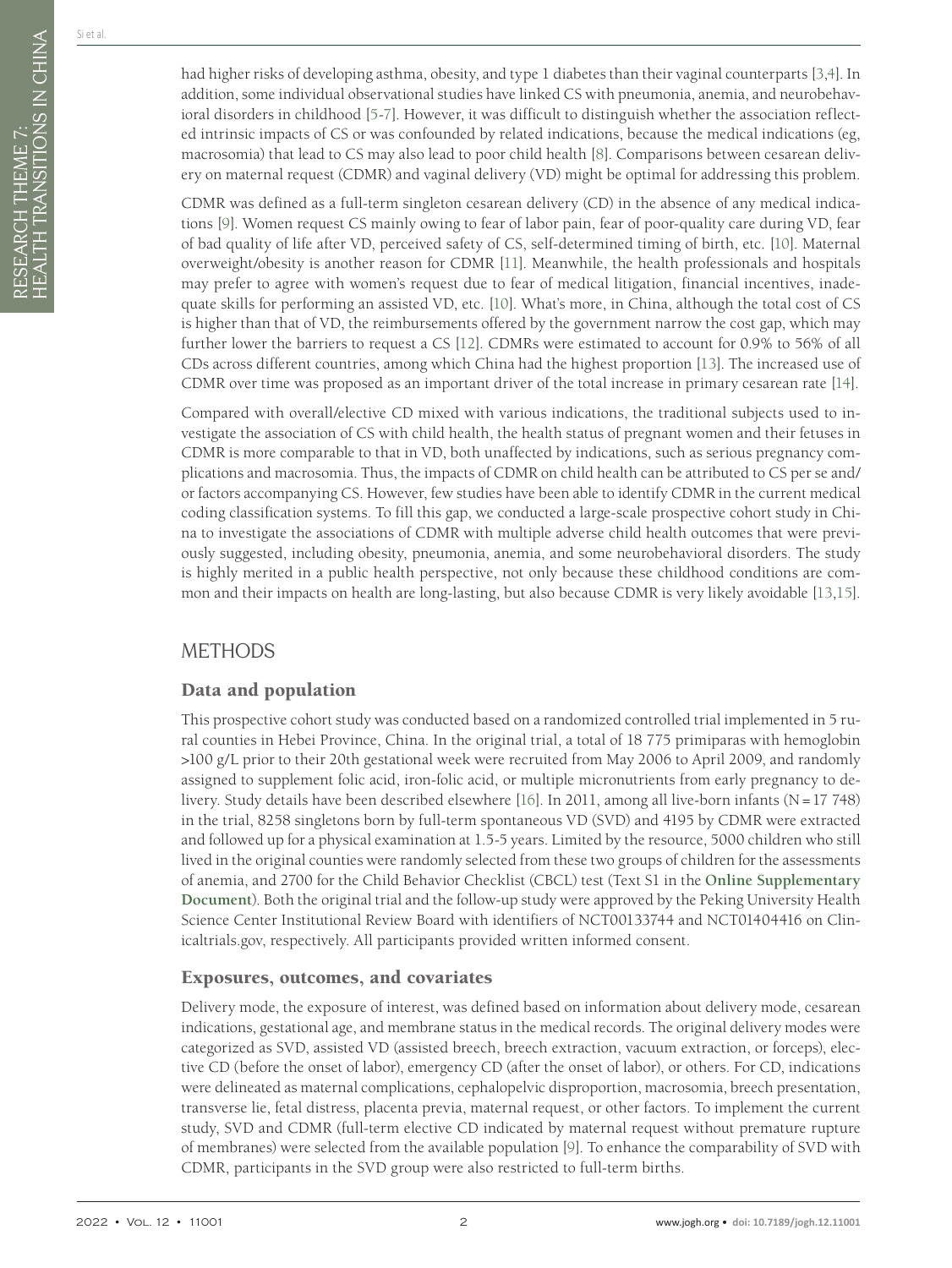The primary outcome of this study was obesity at 1.5-5.0 years, and the secondary outcomes included pneumonia, anemia, and internalizing (emotional)/externalizing (behavioral)/total problems at 1.5-5.0 years. Child's height and weight were measured by trained physicians at township health centers using a tailored height board with precision to the nearest 0.1 cm and an electronic scale (BW-150, UWE, Beijing, China) to the nearest 50 g, respectively. Height boards and scales were periodically calibrated. Obesity was defined as weight-for-height greater than 3 standard deviations above the World Health Organization Child Growth Standards median [\[17\]](#page-8-15). Pneumonia was confirmed if the caregiver reported that the child had been diagnosed with pneumonia by hospitals of township level or above. Children's hemoglobin was tested using a photometric instrument (Model 201; HemoCue). Anemia was defined as hemoglobin <110 g/L. Besides, the CBCL was filled out by the caregiver to assess the neurobehavioral development. The clinical range for internalizing/externalizing/total problems in the CBCL referred to raw score larger than the 90th percentile of the normative sample [\[18\]](#page-8-16). Detailed interpretation of the score is shown in Text S2 in the **[Online](#page-7-0) Sup[plementary](#page-7-0) Document**.

Most of covariates were extracted from the database of the original trial, including supplements received during pregnancy, maternal age at delivery, education, occupation, gestational age, body mass index (BMI) in the 1st trimester, gestational weight gain (GWG) rate in the 2nd/3rd trimester [\[19\]](#page-8-17), hemoglobin in mid-pregnancy, level of delivery hospital, child's gender, and birth weight. Child's age at the follow-up visit, feeding pattern before 6 months old, and medical insurance status were derived from the follow-up questionnaire.

# Statistical analysis

All analyses were performed using R software (version 4.0.3). The *P* values were considered significant at <0.05 (two-sided). Continuous variables are presented as means and standard deviations or as medians and interquartile ranges, and categorical variables as frequencies and percentages. Differences between the CDMR and the SVD groups were examined using Student's *t*-test or Mann-Whitney U test for continuous variables and  $\chi^2$  test for categorical variables. To study the association of CDMR with outcomes of interest, odds ratios (ORs) and 95% confidence intervals (CIs) were estimated using multivariable logistic regression. For all outcomes, models were adjusted for maternal age at delivery (year, continuous), education (≤primary, secondary, or≥high school), occupation (farmer or not), gestational age (week, continuous), BMI in the 1st trimester (<18.5, 18.5-22.9, 23.0-27.4, or ≥27.5 kg/m<sup>2</sup>, cut-offs for Asians) [\[20](#page-8-18)], GWG rate (kg/week, in quintiles), micronutrient supplementation during pregnancy (folic acid, iron-folic acid, or multiple micronutrients), level of delivery hospital (provincial/city, county/district, or township/village level), and medical insurance status (yes or no); child's gender (male or female), birth weight (g, continuous), age at the follow-up visit (month, continuous), and feeding pattern before 6 months old (exclusive breastfeeding, mixed feeding, or formula feeding). Besides, maternal anemia in mid-pregnancy (yes or no) was additionally adjusted for childhood anemia and neurobehavioral disorders. The proportion of missing information on these covariates was <5%. Missing data on GWG rate were first imputed with median and then made into categories. Participants with missing information on maternal anemia, level of delivery hospital, feeding pattern, and medical insurance status were imputed with the dominant category.

To examine the robustness of the analyses, we further conducted two sets of sensitivity analyses. First, a complete-case analysis was performed using pairwise deletion on missing covariates. Second, for obesity and pneumonia, comparisons of intent were made between full-term planned VD and planned CDMR with covariates imputed, as recommended by the 2006 National Institutes of Health Consensus panel [\[9\]](#page-8-7). The original intention for post-labor CD indicated by fetal distress or other factors was presumable VD. Therefore, the planned VD group consisted of SVD, assisted VD, and this subgroup of post-labor CD at term. Planned CDMR included full-term pre-/post-labor CD indicated by maternal request (Figure S1 in the **[On](#page-7-0)line [Supplementary](#page-7-0) Document**).

# RESULTS

As outlined in **[Figure](#page-3-0) 1**, of the 17 748 live singletons in the original trial, 8258 children delivered by SVD at term and 4195 children delivered by CDMR were identified as potential participants of the current cohort study. Among them, 960 (7.7%) permanently moved, 78 (0.6%) dropped out, and 19 (0.2%) died prior to the start of this study. Of the remaining, 798 (6.4%) declined to participate. After excluding those without information on outcomes, 10 418 (83.7%) and 10 298 (82.7%) children were finally included in the analyses for obesity and pneumonia. Similarly, 95.2% (4758/5000) and 85.8% (2317/2700) children remained in the analyses for anemia and CBCL, respectively, as outlined in Text S1 in the **Online [Supplementary](#page-7-0) Doc-**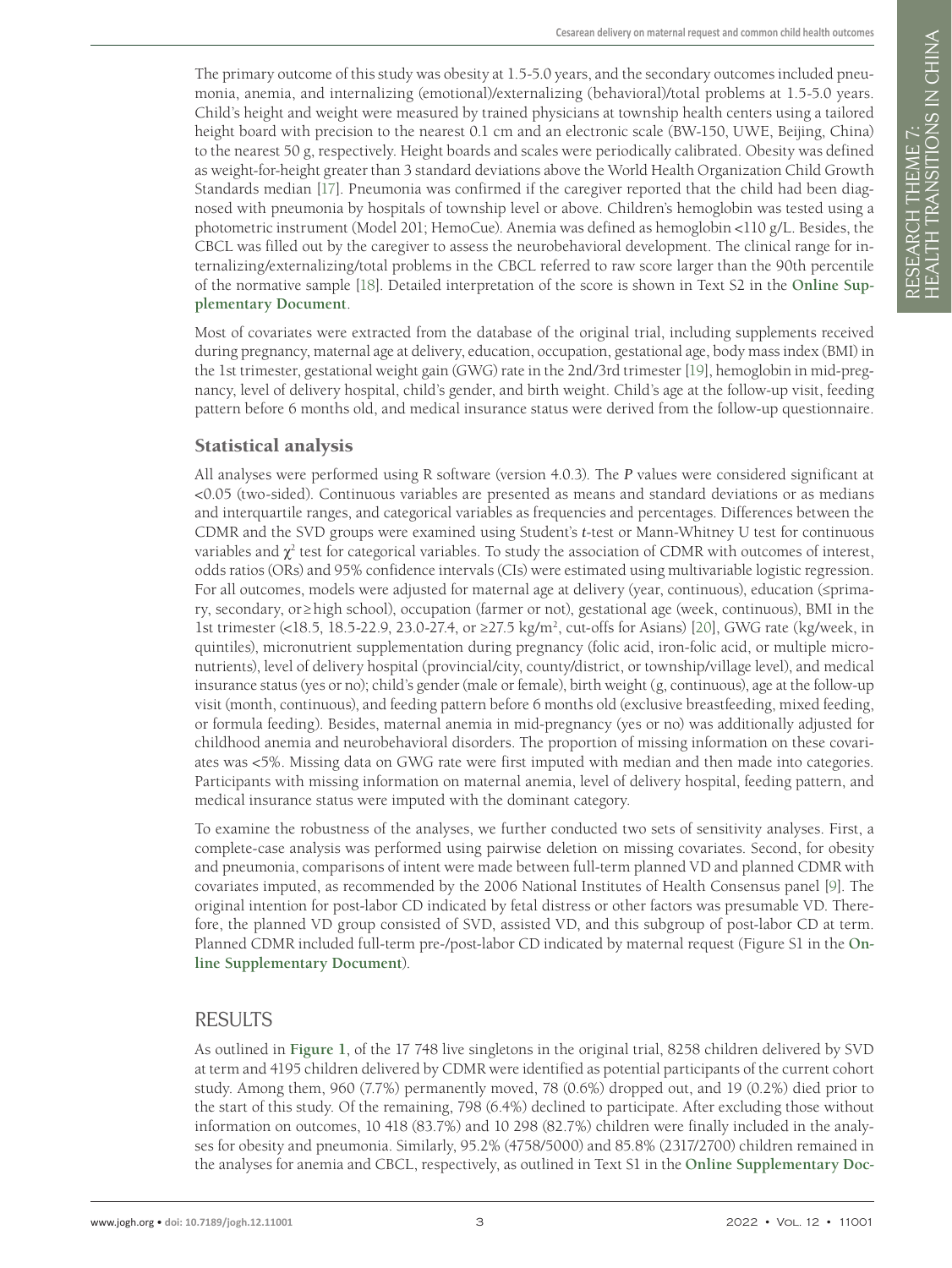**[ument](#page-7-0)**. Maternal and offspring characteristics of the included and the excluded are presented in Table S1 in the **Online [Supplementary](#page-7-0) Document.** The characteristics by delivery mode are shown in **[Table](#page-4-0) 1** and Table S2 in the **Online [Supplementary](#page-7-0) Document**. Compared with women undergoing SVD, those undergoing CDMR were more likely to be overweight/obese in the 1st trimester and deliver in township/village hospitals.

<span id="page-3-0"></span>

**Figure 1.** Flowchart of inclusion and exclusion. VD – vaginal delivery, SVD – spontaneous vaginal delivery, CD – cesarean delivery, CDMR – cesarean delivery on maternal request, PROM – premature rupture of membranes.

# Primary outcome

In this cohort, 6854 children were born by SVD and 3564 by CDMR, among which 397 (3.8%) were obese. Children born by CDMR were more likely to be obese than those born by SVD (4.5% vs 3.5%, crude OR=1.31, 95% CI=1.07-1.61, *P*=0.009, **[Table](#page-5-0) 2**). After multivariable adjustment, the OR was slightly increased to 1.41 (95% CI=1.14-1.75, *P*=0.002).

# Secondary outcomes

The overall prevalence was 4.0% for pneumonia, 6.4% for anemia, 9.7% for internalizing problems, 3.9% for externalizing problems, and 4.7% for total problems. Compared with SVD, CDMR was associated with a higher risk of anemia in childhood (7.6% vs 5.1%, adjusted OR=1.65, 95% CI=1.28-2.12, *P*<0.001). There was no significant difference when comparing the risk of pneumonia (4.2% vs 3.9%, adjusted OR=1.16, 95% CI=0.94-1.45, *P*=0.17), internalizing problems (8.6% vs 10.6%, adjusted OR=0.82, 95% CI=0.61-1.10,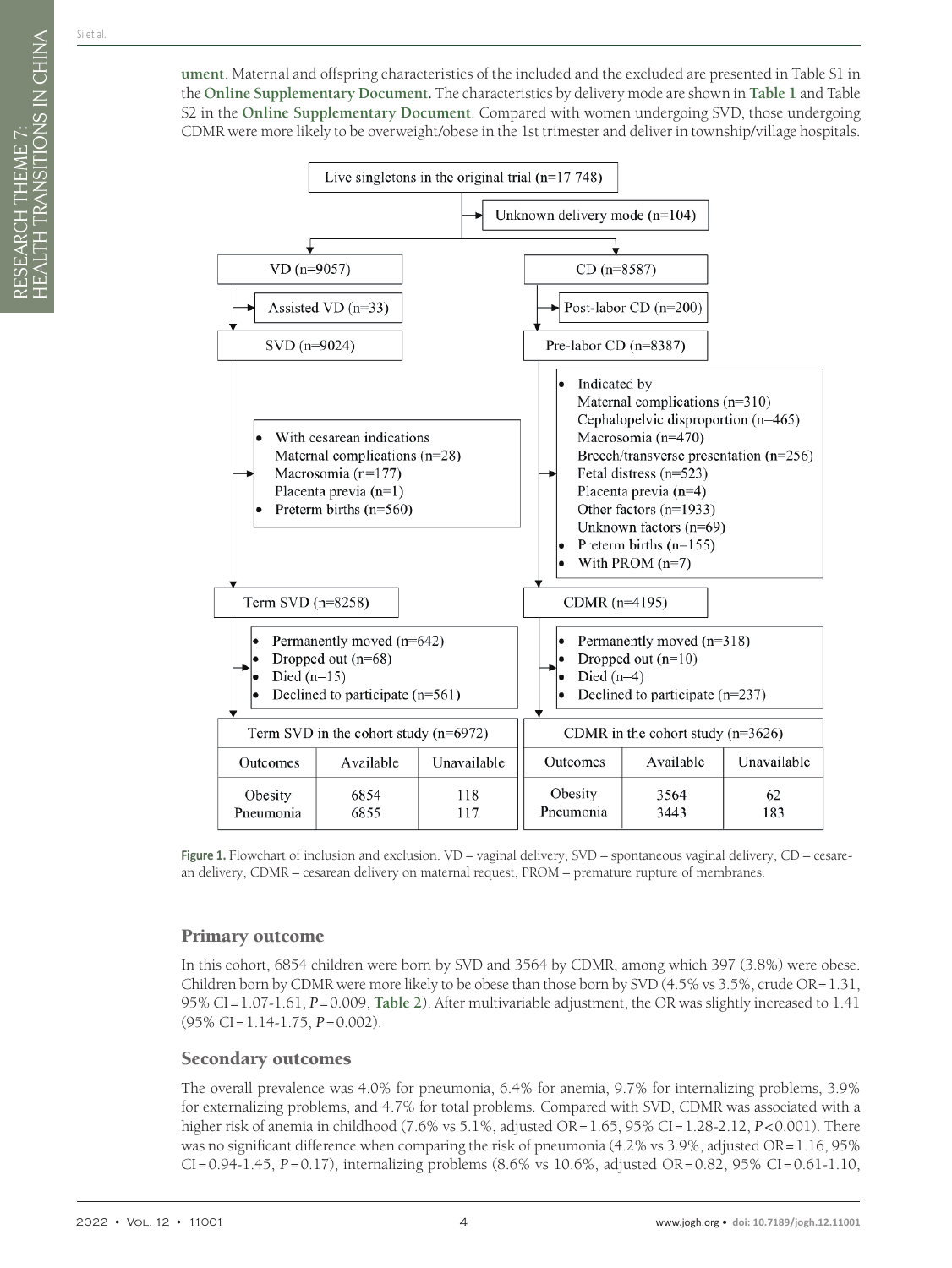<span id="page-4-0"></span>Table 1. Maternal and offspring characteristics by mode of delivery in obesity analysis<sup>\*</sup>

| <b>CHARACTERISTICS</b>                                                         | SVD ( $N = 6854$ ) | <b>CDMR (N = 3564)</b> | P-VALUET |
|--------------------------------------------------------------------------------|--------------------|------------------------|----------|
| Maternal details                                                               |                    |                        |          |
| Age at delivery, year, median (IQR)                                            | 22.8(3.0)          | 22.9(3.2)              | 0.008    |
| Gestational age, week, mean (SD)                                               | 39.9(1.2)          | 39.8(1.2)              | < 0.001  |
| Education, No. (%)                                                             |                    |                        | < 0.001  |
| $\leq$ Primary                                                                 | 1069 (15.6)        | 664 (18.6)             |          |
| Secondary                                                                      | 5694 (83.1)        | 2833 (79.5)            |          |
| ≥High school                                                                   | 91(1.3)            | 67(1.9)                |          |
| Occupation, No. (%)                                                            |                    |                        | 0.05     |
| Farmer                                                                         | 6326 (92.3)        | 3249 (91.2)            |          |
| Others                                                                         | 528 (7.7)          | 315(8.8)               |          |
| BMI in the $1st$ trimester, kg/m <sup>2</sup> , No. (%)                        |                    |                        | < 0.001  |
| <18.5                                                                          | 683 (10.0)         | 253(7.1)               |          |
| 18.5-22.9                                                                      | 4615 (67.3)        | 2109 (59.2)            |          |
| 23.0-27.4                                                                      | 1408 (20.5)        | 982 (27.6)             |          |
| $\geq$ 27.5                                                                    | 148(2.2)           | 220(6.2)               |          |
| GWG rate in the 2 <sup>nd</sup> /3 <sup>rd</sup> trimester, kg/week, mean (SD) | 0.43(0.17)         | 0.46(0.18)             | < 0.001  |
| Missing, No. (%)                                                               | 225(3.3)           | 81(2.3)                |          |
| Supplementation during pregnancy, No. (%)                                      |                    |                        | 0.90     |
| Folic acid                                                                     | 2269 (33.1)        | 1193 (33.5)            |          |
| Iron-folic acid                                                                | 2317 (33.8)        | 1197 (33.6)            |          |
| Multiple micronutrients                                                        | 2268 (33.1)        | 1174 (32.9)            |          |
| Level of delivery hospital, No. (%)                                            |                    |                        | < 0.001  |
| Provincial/city                                                                | 538 (7.8)          | 212(5.9)               |          |
| County/district                                                                | 5253 (76.6)        | 2588 (72.6)            |          |
| Township/village                                                               | 1063(15.5)         | 763 (21.4)             |          |
| Missing                                                                        | 0(0)               | 1(0.03)                |          |
| Medical insurance, No. (%)                                                     |                    |                        | 0.01     |
| Yes                                                                            | 6074 (88.6)        | 3215 (90.2)            |          |
| No                                                                             | 767 (11.2)         | 342 (9.6)              |          |
| Missing                                                                        | 13(0.2)            | 7(0.2)                 |          |
| Offspring details                                                              |                    |                        |          |
| Male                                                                           | 3543 (51.7)        | 1845 (51.8)            | >0.999   |
| Birth weight, g, No. (%)                                                       |                    |                        | 0.001    |
| $<$ 2500                                                                       | 84(1.2)            | 19(0.5)                |          |
| 2500-3999                                                                      | 6770 (98.8)        | 3545 (99.5)            |          |
| Apgar score at 1 min, No. (%)                                                  |                    |                        | < 0.001  |
| $0 - 7$                                                                        | 93(1.4)            | 9(0.3)                 |          |
| $8 - 10$                                                                       | 6758 (98.6)        | 3555 (99.7)            |          |
| Missing                                                                        | 3(0.04)            | 0(0)                   |          |
| Feeding pattern before 6 months, No. (%)                                       |                    |                        | 0.90     |
| Exclusive feeding                                                              | 5659 (82.6)        | 2957 (83.0)            |          |
| Mixed feeding                                                                  | 966(14.1)          | 497 (13.9)             |          |
| Formula feeding                                                                | 216(3.2)           | 107(3.0)               |          |
| Missing                                                                        | 13(0.2)            | 3(0.1)                 |          |
| Age at the follow-up visit, month, No. $(\%)$                                  |                    |                        | < 0.001  |
| 18-29                                                                          | 921 (13.4)         | 735 (20.6)             |          |
| $30 - 35$                                                                      | 1550 (22.6)        | 929(26.1)              |          |
| 36-41                                                                          | 1287 (18.8)        | 695 (19.5)             |          |
| 42-47                                                                          | 1856(27.1)         | 746 (20.9)             |          |
| 48-60                                                                          | 1240 (18.1)        | 459 (12.9)             |          |

SVD – spontaneous vaginal delivery, CDMR – cesarean delivery on maternal request, BMI – body mass index, GWG – gestational weight gain, IQR – interquartile range, SD – standard deviation

\*Percentages may not add up to 100% due to rounding.

**†**Comparisons between groups were made by Student's *t*-test for gestational age and GWG rate, Mann-Whitney U test for maternal age, and  $\chi^2$  test for other variables.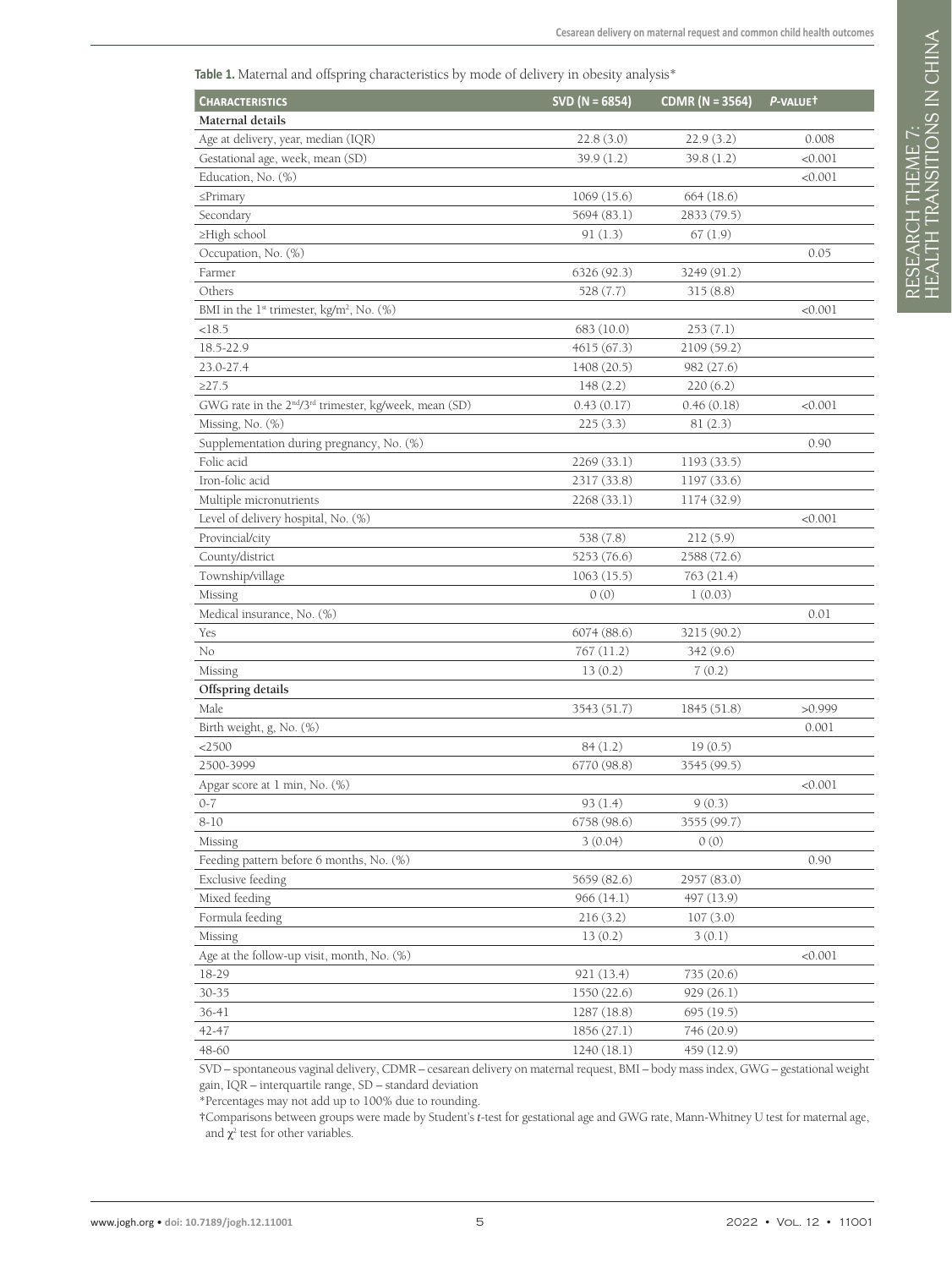RESEARCH THEME 7:

HEALTH TRANSITIONS IN CHINA

RESEARCH THEME 7:<br>HEALTH TRANSITIONS IN CHINA

#### <span id="page-5-0"></span>**Table 2.** Crude and adjusted odds ratios for multiple child health outcomes by mode of delivery

| <b>OUTCOMES</b>               | <b>DELIVERY</b><br><b>MODE</b> | NO. OF EVENTS/NO.<br>OF CHILDREN (%) | CRUDE OR (95% CI) | P-VALUE | <b>ADJUSTED OR</b><br>(95% CI)* | <b>P-VALUE</b> | <b>ADJUSTED OR</b><br>$(95% Cl)^+$ | P-VALUE |
|-------------------------------|--------------------------------|--------------------------------------|-------------------|---------|---------------------------------|----------------|------------------------------------|---------|
| Obesity                       | <b>SVD</b>                     | 237/6854 (3.5)                       | 1 [Reference]     |         | 1 [Reference]                   |                | 1 [Reference]                      |         |
|                               | <b>CDMR</b>                    | 160/3564 (4.5)                       | $1.31(1.07-1.61)$ | 0.009   | $1.36(1.10-1.69)$               | 0.005          | $1.41(1.14-1.75)$                  | 0.002   |
| Pneumonia                     | <b>SVD</b>                     | 267/6855 (3.9)                       | 1 [Reference]     |         | 1 [Reference]                   |                | 1 [Reference]                      |         |
|                               | <b>CDMR</b>                    | 144/3443 (4.2)                       | $1.08(0.88-1.32)$ | 0.48    | $1.14(0.92 - 1.41)$             | 0.24           | $1.16(0.94-1.45)$                  | 0.17    |
| Anemia                        | <b>SVD</b>                     | 120/2341 (5.1)                       | 1 [Reference]     |         | 1 [Reference]                   |                | 1 [Reference]                      |         |
|                               | <b>CDMR</b>                    | 183/2417 (7.6)                       | $1.52(1.20-1.92)$ | < 0.001 | $1.60(1.25-2.06)$               | < 0.001        | $1.65(1.28-2.12)$                  | < 0.001 |
| Internalizing Problems        | <b>SVD</b>                     | 133/1257 (10.6)                      | 1 [Reference]     |         | 1 [Reference]                   |                | 1 [Reference]                      |         |
|                               | <b>CDMR</b>                    | 91/1060(8.6)                         | $0.79(0.60-1.05)$ | 0.11    | $0.81(0.60 - 1.08)$             | 0.15           | $0.82(0.61-1.10)$                  | 0.18    |
| <b>Externalizing Problems</b> | <b>SVD</b>                     | 53/1257(4.2)                         | 1 [Reference]     |         | 1 [Reference]                   |                | 1 [Reference]                      |         |
|                               | <b>CDMR</b>                    | 37/1060 (3.5)                        | $0.82(0.54-1.26)$ | 0.37    | $0.88(0.56 - 1.38)$             | 0.59           | $0.90(0.57-1.41)$                  | 0.63    |
| Total problems                | <b>SVD</b>                     | 97/1257(7.7)                         | 1 [Reference]     |         | 1 [Reference]                   |                | 1 [Reference]                      |         |
|                               | <b>CDMR</b>                    | 72/1060 (6.8)                        | $0.87(0.64-1.20)$ | 0.39    | $0.91(0.65 - 1.26)$ #           | 0.56           | $0.91(0.65 - 1.26)$ #              | 0.56    |

SVD – spontaneous vaginal delivery, CDMR – cesarean delivery on maternal request, OR – odds ratio, CI – confidence interval

\*Adjusted for maternal age at delivery (year, continuous), education (≤primary, secondary, or≥high school), occupation (farmer or not), gestational age (week, continuous), body mass index in the 1st trimester (<18.5, 18.5-22.9, 23.0-27.4, or ≥27.5 kg/m2 ), gestational weight gain rate in the 2nd/3rd trimester (kg/ week, in quintiles), and micronutrient supplementation (folic acid, iron-folic acid, or multiple micronutrients); child's gender (male or female), birth weight (g, continuous), age at the follow-up visit (month, continuous), and feeding pattern before 6 mo old (exclusive breastfeeding, mixed feeding, or formula feeding). **†**Additionally adjusted for level of delivery hospital (provincial/city, county/district, or township/village level) and medical insurance status (yes or no). ‡Additionally adjusted for maternal anemia in mid-pregnancy (yes or no).

> *P*=0.18), externalizing problems (3.5% vs 4.2%, adjusted OR=0.90, 95% CI=0.57-1.41, *P*=0.63), and total problems (6.8% vs 7.7%, adjusted OR=0.91, 95% CI=0.65-1.26, *P*=0.56) between CDMR and SVD.

> Results of the complete-case analysis and the intention-to-treat analysis were similar to those of the main analysis with covariates imputed (Table S3 and Table S4 in the **Online [Supplementary](#page-7-0) Document**).

# **DISCUSSION**

In this prospective cohort study, non-medically indicated CDMR was associated with increased risks of obesity and anemia, yet did not affect the risk of pneumonia or neurobehavioral disorders in childhood, indicating that CS might be a risk factor for childhood obesity and anemia independent of cesarean indications.

# CDMR and childhood obesity

Many observational studies have investigated the association of CS with the risk of childhood obesity, but few of them were able to deal with the potential biases associated with cesarean indications [[3,](#page-8-2)[21\]](#page-8-19). In this study, we found that CDMR, without any medical indication, labor, or premature rupture of membranes, was associated with a 41% increased risk of obesity in children aged 1.5-5 years compared with SVD, suggesting that CS per se or its accompanying factors might increase the susceptibility for childhood obesity. This is consistent with the result of a previous cohort study, which indicated a borderline significant association (adjusted OR=1.18, 95% CI=1.00-1.41) between CDMR and overweight in Chinese children aged 3-7 years [\[22\]](#page-8-20). Another longitudinal study restricted to women without known risk factors (maternal overweight/obesity, gestational diabetes, hypertensive disorders, etc.) for CS also reported a significant association (adjusted relative risk=1.30; 95% CI=1.09- 1.54) between CS and obesity in offspring followed from age 9-14 to age 20-28 years in the United States [\[23](#page-8-21)].

One of the biological mechanisms might be the distinct obesity-related intestinal microbiota profiles resulting from the circumvention of birth canal or the lack of labor, such as the decreased or delayed colonization of Bifidobacteria, Bacteroides, and Collinsella, and the increased quantities of Firmicutes [[24](#page-8-22)[-27](#page-8-23)]. The other potential mechanism revealed by a mouse experiment was that vasopressin, an appetite inhibitor, was less produced in cesarean-delivered offspring than the vaginally-born [\[28\]](#page-9-0).

# CDMR and childhood pneumonia

In this study, children born by CDMR were at a non-significantly increased risk (16%) of pneumonia compared with those born by SVD. This may be due to our insufficient sample size (N=10 298), because more than 36 214 participants are needed to detect an OR of 1.16 with 80% power when the incidence of pneumonia in the reference group is assumed to be 3.9%. Other studies with sufficient sample size all demonstrated that CD especially elective CD was associated with an elevated risk of childhood respiratory infection (8%-35%) [\[5](#page-8-4),[29-](#page-9-1)[31\]](#page-9-2).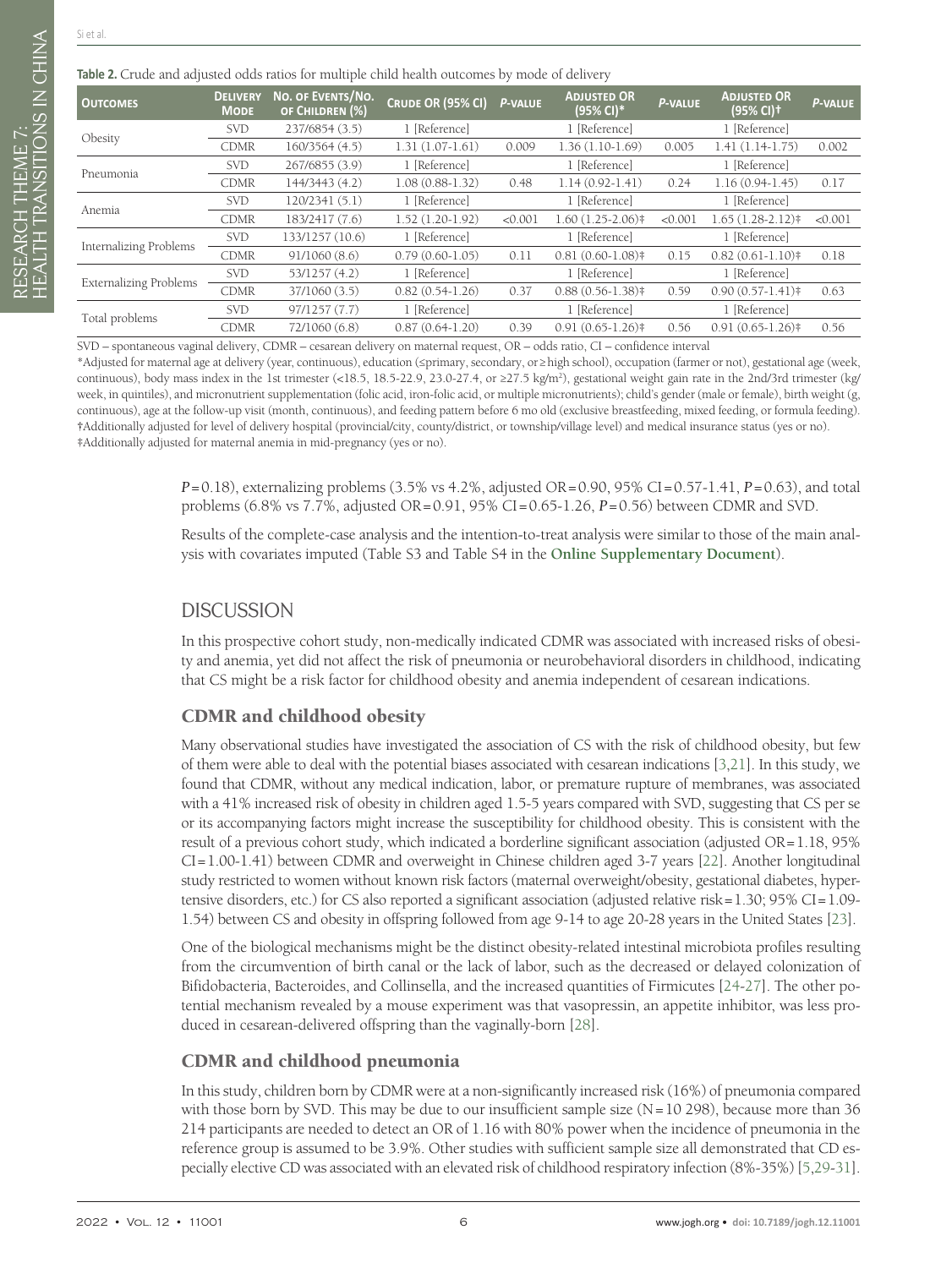The underlying mechanisms can be summarized as follows: cortisol, a cytokine promoting lung liquid clearance and lung maturation, was less generated in children born by elective CD [\[32\]](#page-9-3); the DNA methylation patterns related to immune responses in infants born by CD were different from those born vaginally [\[33](#page-9-4)]; the upper respiratory tract microbial profiles in children born by CD were less stable and abundant [\[34\]](#page-9-5).

#### *CDMR and childhood anemia*

A significant increased risk of anemia (65%) was observed in children aged 1.5-5.0 years born by CDMR. This supported the positive association between CDMR and anemia at 40-79 months (adjusted OR=1.18) demonstrated by another Chinese cohort derived from a quite different socioeconomic setting [\[6](#page-8-24)]. A previous cohort study found that the iron-related hematological indices (serum ferritin, hemoglobin, red blood cell, and hematocrit) in cord blood were lower in CDMR than in SVD [[35\]](#page-9-6). It is worth mentioning that no association was found between CDMR and anemia at 6 or 12 months in our previous study using the same population [\[6](#page-8-24)]. The inconsistency across age might be explained by the following reasons. The exclusion of women with hemoglobin ≤100 g/L at enrollment and the micronutrient supplementation throughout pregnancy might reduce the risk of anemia in early infancy, and narrow the gap of anemia between CDMR and SVD. As was seen in our previous study, the overall anemia prevalence at 6 and 12 months in this cohort was 6.8% and 5.3%, far below that of their peers in another study (26.4% at 6-11 months and 35.3% at 12-17 months) [\[36](#page-9-7)]. This gap might expand as children grow when the iron store/hemoglobin bonus endowed from these factors gradually faded out, which was verified by the post-hoc analysis, suggesting that the probability of anemia decreased as child's age increased, but the rate of decline was slower for CDMR than for SVD (*P*<0.001, Figure S2 in the **Online [Supplementary](#page-7-0) Document**).

The observed higher risk of anemia in CDMR might be attributed to their less placental transfusion at birth because of early cord clamping, lack of utero squeezing and delayed onset of respiration [\[37\]](#page-9-8). A study found that the residual blood volume in umbilical cord after clamping was higher in CDMR than in SVD [\[35](#page-9-6)]. Notably, when this study was conducted, both groups underwent early cord clamping (<1 minute after birth), but the difference of placental transfusion may be enlarged after the universal implementation of delayed cord clamping (>1 minute after birth), because it is much easier to be followed in VD than in CD [\[38](#page-9-9)]. In addition, the gut microbiota has been linked to folate and vitamin  $B_{12}$  metabolism in humans, and iron sensing of intestinal cells in mice, all of which are associated with anemia [[39](#page-9-10)[-41](#page-9-11)]. Whether different profiles of gut microbiota between CD and VD lead to different risks of childhood anemia demands further study.

# CDMR and childhood neurobehavioral disorders

No significant associations were found between CDMR and neurobehavioral disorders recognized by CBCL (adjusted ORs varied from 0.82 to 0.91). Results from previous studies were inconsistent: no association (adjusted relative risk=0.78; 95% CI=0.47-1.37) was observed between CS and mental delay in preterm 2-year-olds in a cohort using Bayley Scales of Infant Development [\[42](#page-9-12)]; two studies using CBCL indicated that children born by CD had higher scores (worse performance) on internalizing problems than those born vaginally [\[43,](#page-9-13)[44](#page-9-14)], whereas another study observed an opposite result [[45](#page-9-15)]. Unlike diagnoses of the other outcomes, scores of these scales were served as a reference for preliminary screening. The validity of the results is largely dependent on the applicability of the scales to the population, which might lead to the high heterogeneity across studies.

A potential link between delivery mode and offspring neurobehavioral disorders is cortisol, a hormone closely related to cognitive functioning, which was less produced in cesarean-delivered children than those born vaginally when aged 6 months [[46\]](#page-9-16). There were also some intriguing findings in animal experiments. For example, CS has been revealed to underlie alterations in the structure and function of the prefrontal cortex mediated by mitochondrial adaptations, manifesting as behavioral characteristics of psychiatric illness in mice [\[47](#page-9-17)]. Additionally, gene expression and cell death in rat/mouse brain varied significantly by delivery mode, but whether these can cause neurobehavioral disorders is undetermined [\[28](#page-9-0)].

# Strengths and limitations

This study has some strengths. Delicate classification of delivery mode and cesarean indications allowed us to identify CDMR and examine its intrinsic effect on child health. Children were restricted to full-term births and macrosomia were removed from the analyses, making the two delivery modes more comparable to each other. All participants were primiparas, eliminating potential confounding caused by birth order or parity-related complications [\[48](#page-9-18)]. Data on multiple critical covariates facilitated confounding adjustment. All information except for breastfeeding and medical insurance status were collected prospectively and the process of data collection and measurements was standardized, which minimized information bias.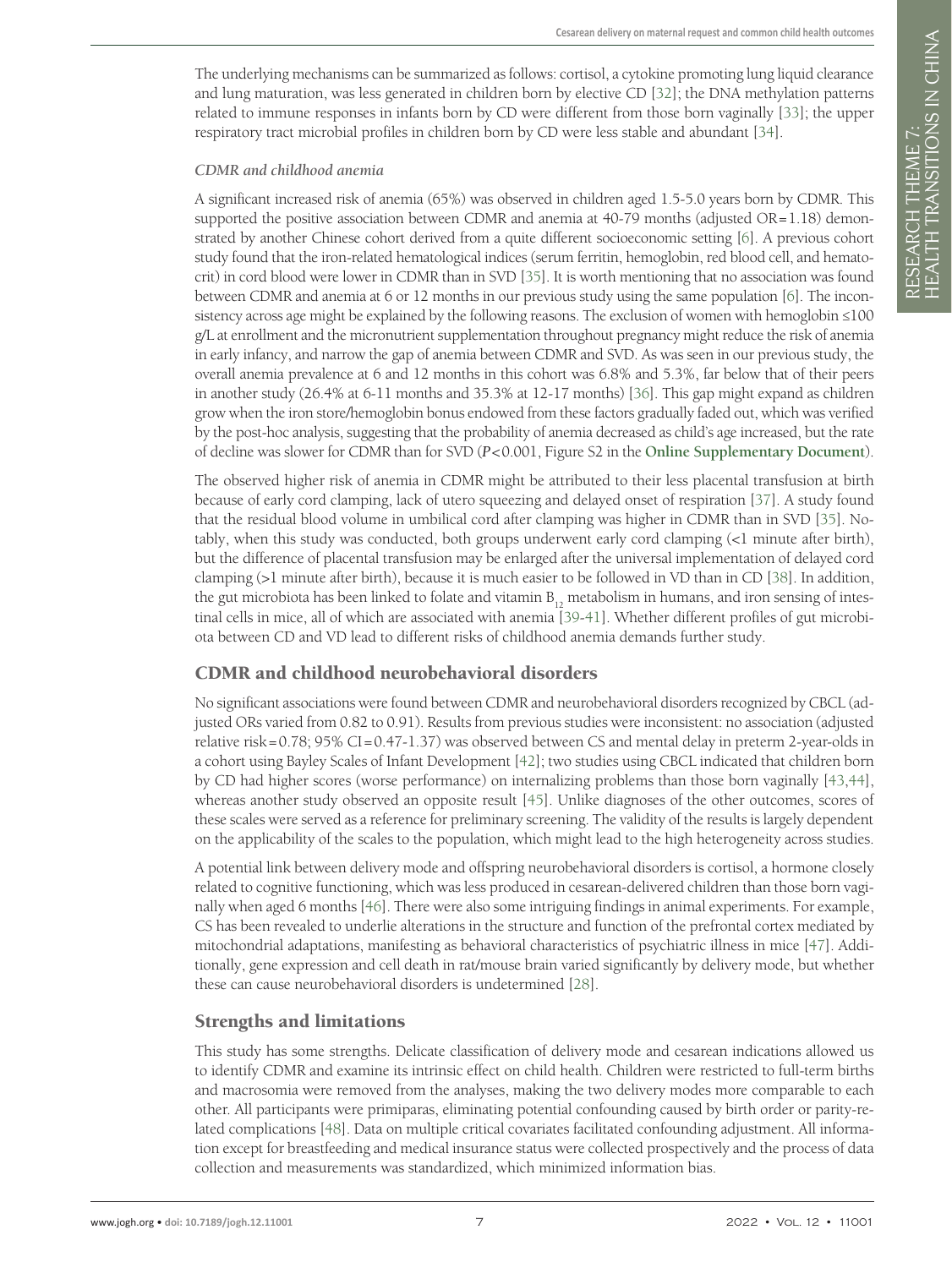This study also has several limitations. We did not have information about antepartum use of antibiotics, neonatal hormone levels, intestinal microbiota, or placenta transfusion, therefore we were unable to explore whether they mediated the association of CDMR with child health. Additionally, we could not rule out the possibility of residual confounding induced by CDMR-specific characteristics. For example, as shown in **[Table](#page-4-0) 1**, compared with women undergoing SVD, those undergoing CDMR had a greater BMI in the 1st trimester and a more substantial GWG rate in the 2nd/3rd trimester, and previous studies have reported that both maternal obesity during pregnancy and excessive GWG rate were risk factors for offspring obesity and anemia [\[19](#page-8-17),[49](#page-9-19)[,50\]](#page-9-20). To reduce the potential impacts of residual confounding in relation to these two factors, we did a post-hoc analysis by restricting the obesity and anemia analyses to pregnant women who had normal BMI in the 1st trimester and normal GWG rate (the 2nd-4th quintiles) in the 2nd/3rd trimester and adjusted for continuous BMI and GWG rate in the model. Results showed that CDMR was associated with a significantly higher risk of childhood obesity after multivariable adjustment (adjusted OR=1.43, 95% CI=1.01-2.02, *P*=0.04). Although the association was no longer significant for anemia due to the shrinking sample size  $(N=1821)$ , the point estimate was still larger than one (adjusted OR=1.32, 95% CI=0.79-2.20, *P*=0.30), indicating the robustness of our analyses (Table S5 in the **Online [Supplementary](#page-7-0) Document**). Another potential confounder, socioeconomic status, was unavailable in this study, but its proxies, such as education, occupation, level of delivery hospital, and medical insurance, were adjusted. However, characteristics that have been previously attributed to CDMR, such as antenatal maternal anxiety and mood disorders, were not assessed in this study, thus whether these may bias the association of interest is unknown [[51\]](#page-9-21). Besides, we did not have objective indicators for the diagnosis of pneumonia, but the criteria were simple and consistent across different hospitals. Finally, women in this study were relatively well-nourished (hemoglobin >100 g/L at enrollment and took micronutrient supplements during pregnancy) and had good access to health care, which might limit the generalizability.

#### Clinical and research implications

Findings in our study suggested that CS might increase the risks of childhood obesity and anemia independent of cesarean indications. It may be better to consider these impacts when deciding the delivery mode so that some unnecessary CS might be avoided. Meanwhile, some preventive strategies could be developed to mitigate the adverse impacts of CS. For example, CDMR was not recommended prior to 39 weeks of gestation to ensure lung maturity [[9\]](#page-8-7); delayed cord clamping and umbilical cord milking were assessed to reduce the risk of offspring anemia [[52](#page-9-22)]; vaginal seeding and probiotics supplementation were investigated to cope with microbiota dysbiosis caused by CD [[53](#page-9-23),[54\]](#page-9-24); physical squeeze and administration of corticosteroids before elective CD were tried to imitate physiological environment induced by labor [\[55](#page-9-25)]. But these new interventions are in a fledging period, which merit further evaluations.

# **CONCLUSION**

CS, independent of cesarean indications, is likely associated with childhood obesity and anemia, indicating a strong need for informed decisions on delivery mode, especially for those seeking CDMR. The degree, duration, mechanisms, and countermeasures of the adverse effects of CS on child health demand further investigation.



**Acknowledgments:** We thank health workers who have contributed to the conduction of the study in 5 counties (Fengrun, Mancheng, Laoting, Xianghe, and Yuanshi in Hebei Province, China).

**Funding:** This study was funded by the National Basic Research Program of China (973 Program; No. 2007CB5119001) and the National Natural Science Foundation of China (No. 81571517).

**Authorship contributions:** KS did the analysis, interpreted the data, and drafted the manuscript. YBZ, YLZ, LZ, ZL, RY, HL, and JL contributed substantially to the conduction and supervision of the study. HL and JL designed the study. JL obtained funding. All authors critically revised the manuscript and gave approval of the publication of the study.

**Competing interests:** The authors completed the ICMJE Unified Competing Interest >>Form (available upon request from the corresponding author), and declare no conflicts of interest.

#### **Additional material**

<span id="page-7-0"></span>[Online Supplementary Document](https://jogh.org/documents/2022/jogh-12-11001-s001.pdf)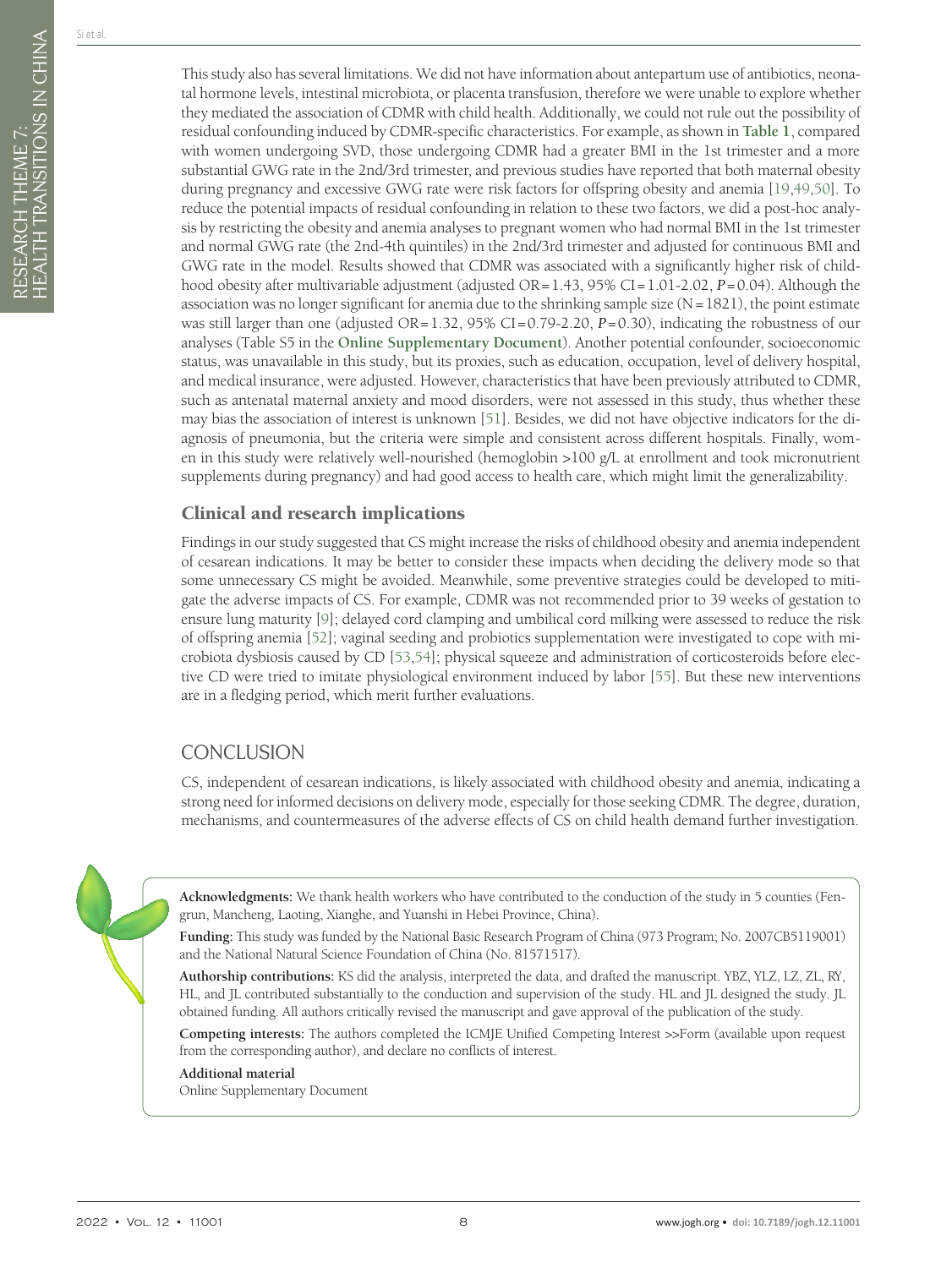- <span id="page-8-0"></span>1 Boerma T, Ronsmans C, Melesse DY, Barros AJD, Barros FC, Juan L, et al. Global epidemiology of use of and disparities in caesarean sections. Lancet. 2018;392:1341-8. Medline:30322584 doi:10.1016/S0140-6736(18)31928-7
- <span id="page-8-1"></span>2 Li HT, Hellerstein S, Zhou YB, Liu JM, Blustein J. Trends in cesarean delivery rates in China, 2008-2018. JAMA. 2020;323:89- 91. Medline:31910272 doi:10.1001/jama.2019.17595
- <span id="page-8-2"></span>3 Keag OE, Norman JE, Stock SJ. Long-term risks and benefits associated with cesarean delivery for mother, baby, and subsequent pregnancies: Systematic review and meta-analysis. PLoS Med. 2018;15:e1002494. Medline:29360829 doi:10.1371/ journal.pmed.1002494
- <span id="page-8-3"></span>4 Cardwell CR, Stene LC, Joner G, Cinek O, Svensson J, Goldacre MJ, et al. Caesarean section is associated with an increased risk of childhood-onset type 1 diabetes mellitus: A meta-analysis of observational studies. Diabetologia. 2008;51:726-35. Medline:18292986 doi:10.1007/s00125-008-0941-z
- <span id="page-8-4"></span>5 Haataja P, Korhonen P, Ojala R, Hirvonen M, Korppi M, Gissler M, et al. Hospital admissions for lower respiratory tract infections in children born moderately/late preterm. Pediatr Pulmonol. 2018;53:209-17. Medline:29193814 doi:10.1002/ppul.23908
- <span id="page-8-24"></span>6 Li HT, Trasande L, Zhu LP, Ye RW, Zhou YB, Liu JM. Association of cesarean delivery with anemia in infants and children in 2 large longitudinal Chinese birth cohorts. Am J Clin Nutr. 2015;101:523-9. Medline:25733637 doi:10.3945/ajcn.114.092585
- <span id="page-8-5"></span>7 Zhang T, Sidorchuk A, Sevilla-Cermeño L, Vilaplana-Pérez A, Chang Z, Larsson H, et al. Association of cesarean delivery with risk of neurodevelopmental and psychiatric disorders in the offspring: A systematic review and meta-analysis. JAMA Netw Open. 2019;2:e1910236. Medline:31461150 doi:10.1001/jamanetworkopen.2019.10236
- <span id="page-8-6"></span>8 Zhou L, He GP, Zhang JP, Xie RH, Walker M, Wen SW. Risk factors of obesity in preschool children in an urban area in China. Eur J Pediatr. 2011;170:1401-6. Medline:21365176 doi:10.1007/s00431-011-1416-7
- <span id="page-8-7"></span>9 National Institute of Health. NIH State-of-the-Science Conference Statement on cesarean delivery on maternal request. Available: https://consensus.nih.gov/2006/cesareanstatement.pdf. Accessed: 19 December 2021.
- <span id="page-8-8"></span>10 Betrán AP, Temmerman M, Kingdon C, Mohiddin A, Opiyo N, Torloni MR, et al. Interventions to reduce unnecessary caesarean sections in healthy women and babies. Lancet. 2018;392:1358-68. Medline:30322586 doi:10.1016/S0140-6736(18)31927-5
- <span id="page-8-9"></span>11 Zhou Y, Blustein J, Li H, Ye R, Zhu L, Liu J. Maternal obesity, caesarean delivery and caesarean delivery on maternal request: A cohort analysis from China. Paediatr Perinat Epidemiol. 2015;29:232-40. Medline:25827169 doi:10.1111/ppe.12191
- <span id="page-8-10"></span>12 Feng XL, Wang Y, An L, Ronsmans C. Cesarean section in the People's Republic of China: Current perspectives. Int J Womens Health. 2014;6:59-74. Medline:24470775 doi:10.2147/IJWH.S41410
- <span id="page-8-11"></span>13 Begum T, Saif-Ur-Rahman KM, Yaqoot F, Stekelenburg J, Anuradha S, Biswas T, et al. Global incidence of caesarean deliveries on maternal request: A systematic review and meta-regression. BJOG. 2021;128:798-806. Medline:32929868 doi:10.1111/1471- 0528.16491
- <span id="page-8-12"></span>14 Zhang J, Liu Y, Meikle S, Zheng J, Sun W, Li Z. Cesarean delivery on maternal request in southeast China. Obstet Gynecol. 2008;111:1077-82. Medline:18448738 doi:10.1097/AOG.0b013e31816e349e
- <span id="page-8-13"></span>15 Kassebaum N, Kyu HH, Zoeckler L, Olsen HE, Thomas K, Pinho C, et al. Child and adolescent health from 1990 to 2015: Findings from the global burden of diseases, injuries, and risk factors 2015 study. JAMA Pediatr. 2017;171:573-92. Medline:28384795 doi:10.1001/jamapediatrics.2017.0250
- <span id="page-8-14"></span>16 Liu JM, Mei Z, Ye R, Serdula MK, Ren A, Cogswell ME. Micronutrient supplementation and pregnancy outcomes: Double-blind randomized controlled trial in China. JAMA Intern Med. 2013;173:276-82. Medline:23303315 doi:10.1001/jamainternmed.2013.1632
- <span id="page-8-15"></span>17 World Health Organization. Obesity and overweight. Available: [https://www.who.int/news-room/fact-sheets/detail/obesi](https://www.who.int/news-room/fact-sheets/detail/obesity-and-overweight)[ty-and-overweight](https://www.who.int/news-room/fact-sheets/detail/obesity-and-overweight). Accessed: 19 December 2021.
- <span id="page-8-16"></span>18 Achenbach T, Rescorla LA. Manual for the ASEBA Preschool Forms & Profiles. Burlington: Research Center for Children, Youth, & Families, University of Vermont; 2000.
- <span id="page-8-17"></span>19 Yin S, Zhou Y, Li H, Cheng Z, Zhang Y, Zhang L, et al. Association of gestational weight gain rate with infant anaemia in China: A birth cohort study. Br J Nutr. 2020;124:1285-92. Medline:32594922 doi:10.1017/S0007114520002354
- <span id="page-8-18"></span>20 Expert Consultation WHO. Appropriate body-mass index for Asian populations and its implications for policy and intervention strategies. Lancet. 2004;363:157-63. Medline:14726171 doi:10.1016/S0140-6736(03)15268-3
- <span id="page-8-19"></span>21 Kuhle S, Tong OS, Woolcott CG. Association between caesarean section and childhood obesity: A systematic review and meta-analysis. Obes Rev. 2015;16:295-303. Medline:25752886 doi:10.1111/obr.12267
- <span id="page-8-20"></span>22 Li H, Ye R, Pei L, Ren A, Zheng X, Liu J. Caesarean delivery, caesarean delivery on maternal request and childhood overweight: A Chinese birth cohort study of 181 380 children. Pediatr Obes. 2014;9:10-6. Medline:23512941 doi:10.1111/j.2047- 6310.2013.00151.x
- <span id="page-8-21"></span>23 Yuan C, Gaskins AJ, Blaine AI, Zhang C, Gillman MW, Missmer SA, et al. Association between cesarean birth and risk of obesity in offspring in childhood, adolescence, and early adulthood. JAMA Pediatr. 2016;170:e162385. Medline:27599167 doi:10.1001/jamapediatrics.2016.2385
- <span id="page-8-22"></span>24 Musso G, Gambino R, Cassader M. Obesity, diabetes, and gut microbiota: The hygiene hypothesis expanded? Diabetes Care. 2010;33:2277-84. Medline:20876708 doi:10.2337/dc10-0556
- <span id="page-8-23"></span>25 Dogra S, Sakwinska O, Soh SE, Ngom-Bru C, Bruck WM, Berger B, et al. Dynamics of infant gut microbiota are influenced by delivery mode and gestational duration and are associated with subsequent adiposity. MBio. 2015;6:e02419-02414. Medline:25650398 doi:10.1128/mBio.02419-14
- We are the state of the state of the state of the state of the state of the state of the state of the state of the state of the state of the state of the state of the state of the state of the state of the state of the s 26 Murata C, Gutierrez-Castrellon P, Perez-Villatoro F, Garcia-Torres I, Enriquez-Flores S, de la Mora-de la Mora I, et al. Delivery mode-associated gut microbiota in the first 3 months of life in a country with high obesity rates: A descriptive study. Medicine (Baltimore). 2020;99:e22442. Medline:33019428 doi:10.1097/MD.0000000000022442
	- 27 Stinson LF, Payne MS, Keelan JA. A critical review of the bacterial baptism hypothesis and the impact of cesarean delivery on the infant microbiome. Front Med (Lausanne). 2018;5:135. Medline:29780807 doi:10.3389/fmed.2018.00135